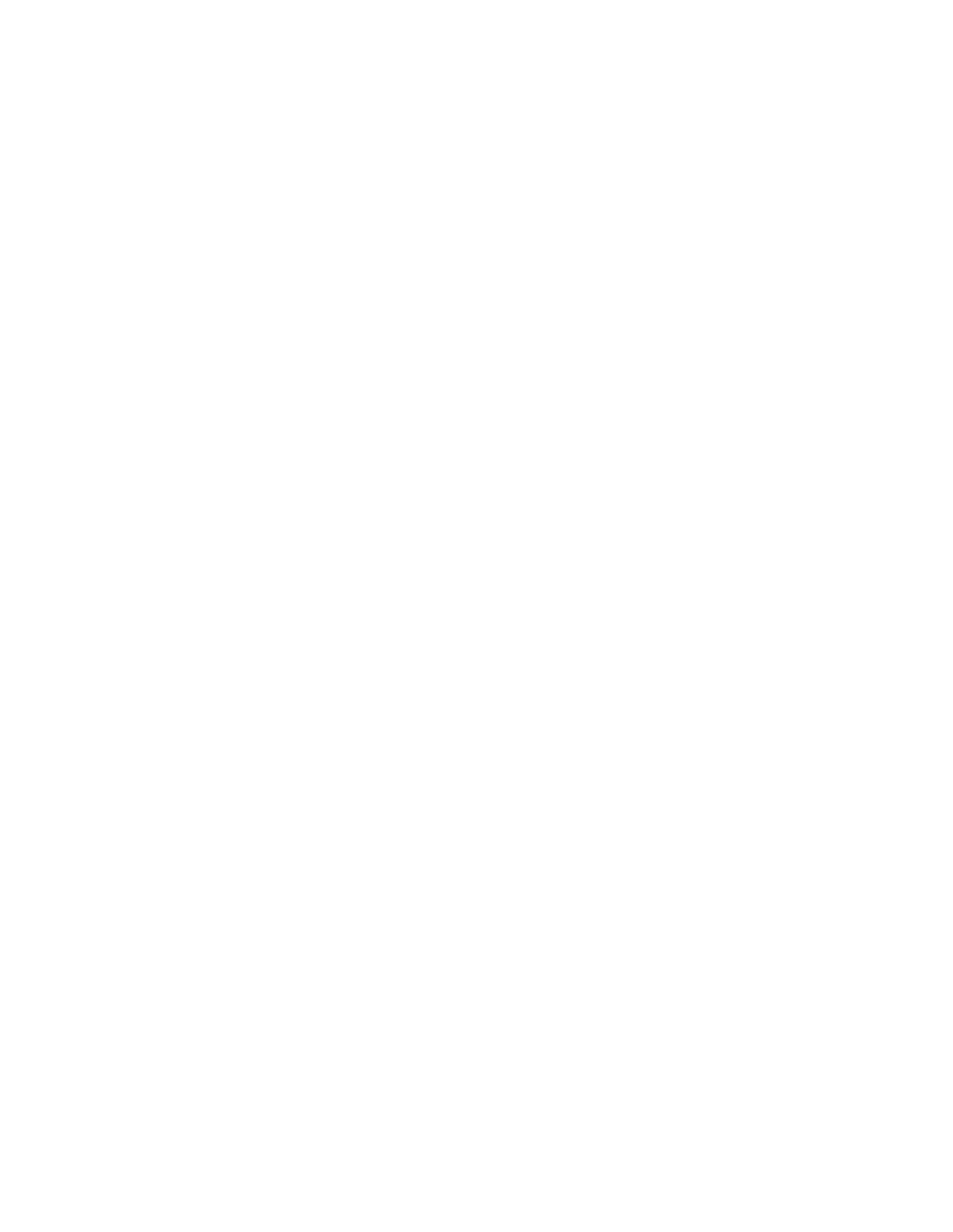Mr. Robert Perdue Page 2 June 5, 2006

#### Enclosures:

 Form 200 Attachment 1 – Updated Narrative Project Description Attachment 2 – Updated Site Layout Drawing Attachment 3 – Updated Influent and Effluent Characteristics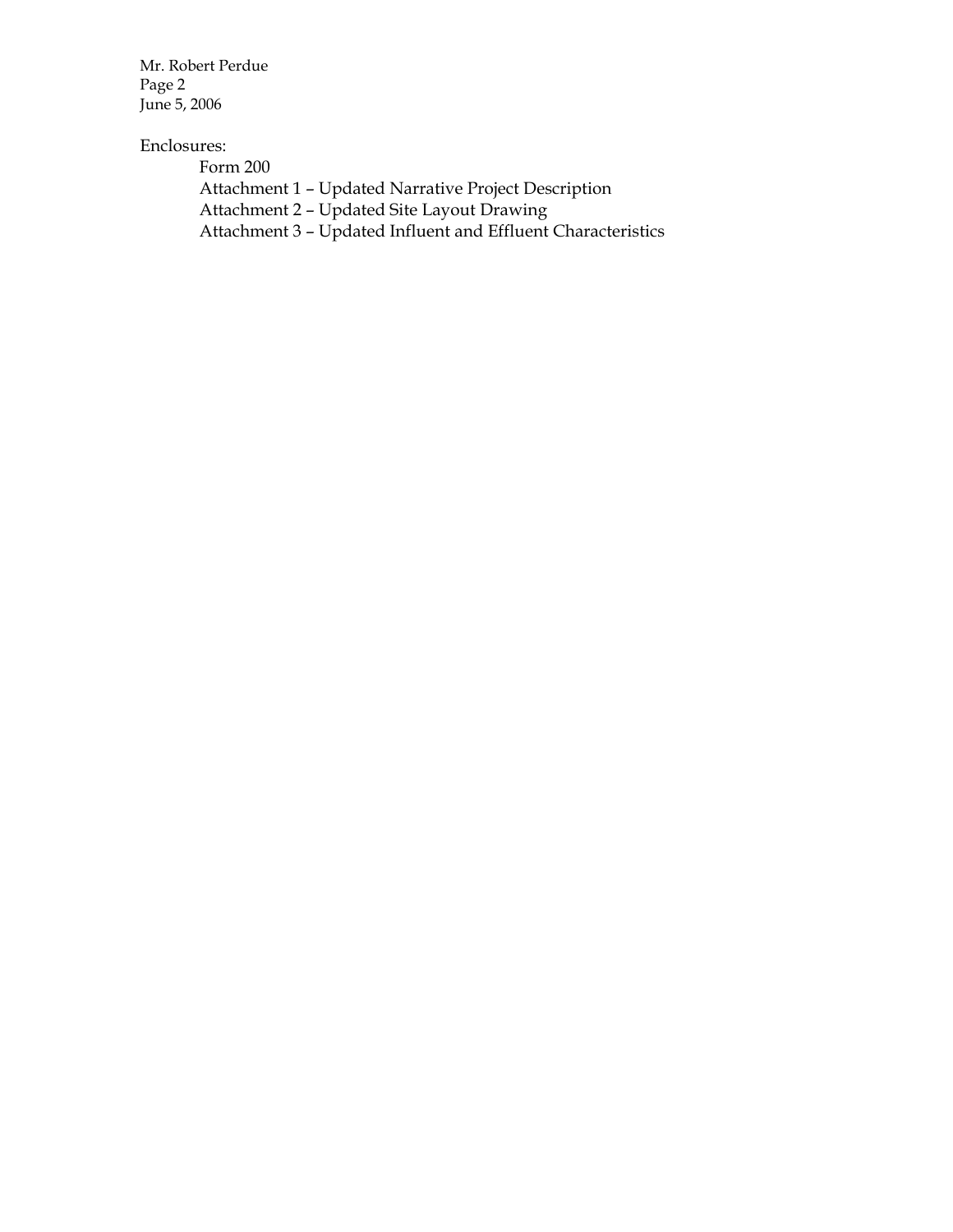# **Form 200**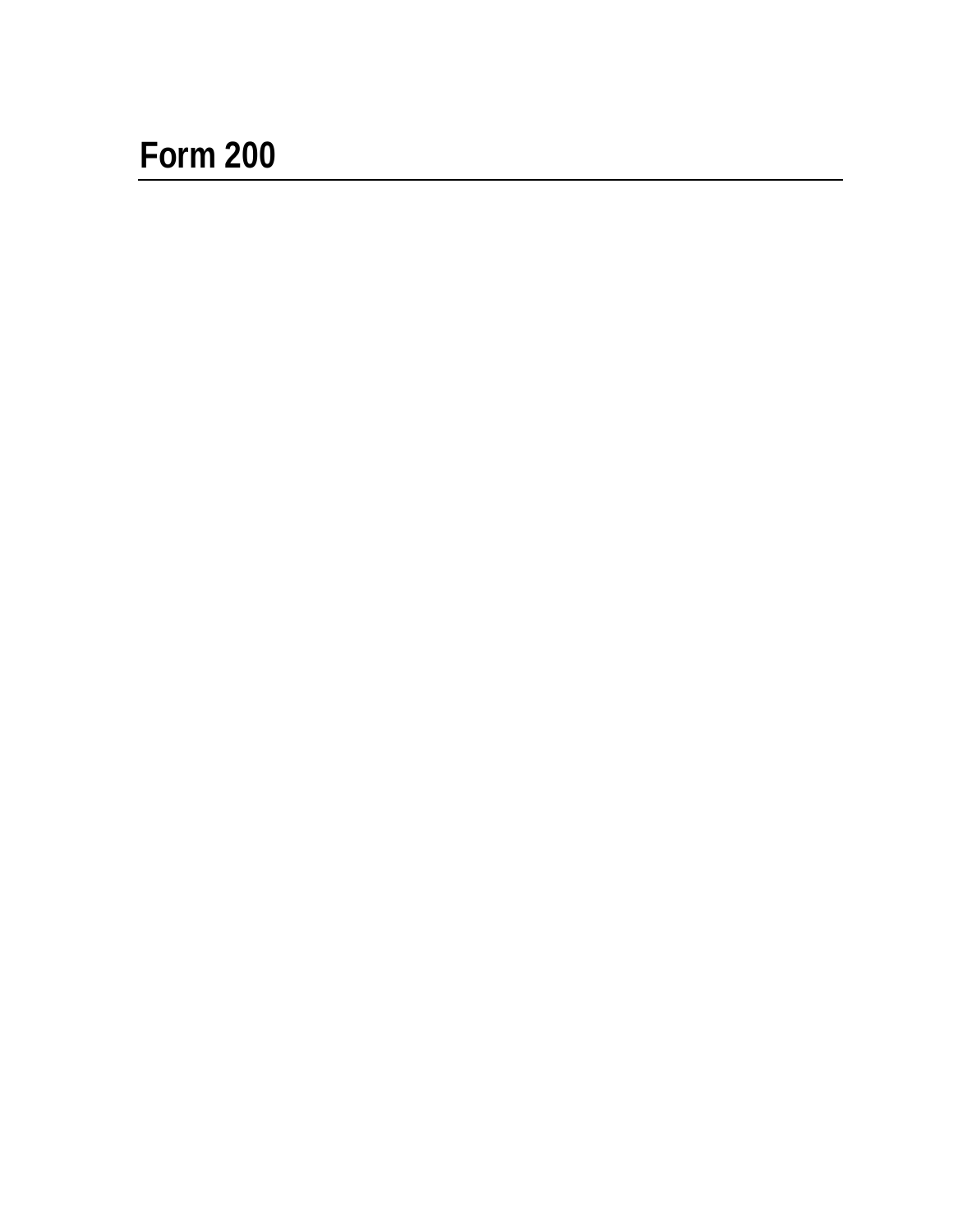**CALIFORNIA ENVIRONMENTAL PROTECTION AGENCY**

#### **WASTE DISCHARGE REQUIREMENTS OR NPDES PERMIT APPLICATION/REPORT OF WASTE DISCHARGE GENERAL INFORMATION FORM FOR** State of California Regional Water Quality Control Board



#### **I. FACILITY INFORMATION**

**A. Facility: Name:**

PG&E Topock Groundwater Extraction and Treatment System (Underground Injection)

 **Contact Person: Telephone Number: City: County: State: Zip Code: Address:** I-40 and Moabi Park Road (15 miles east of Needles, CA) Needles San Bernardino CA 92363 (805) 546-5243

#### **B. Facility Owner:**

| Name:<br>Pacific Gas and Electric Company |              |                                     |    | Owner Type (Check One)<br>Individual<br>Corporation<br>$\vert\,$<br>2. |
|-------------------------------------------|--------------|-------------------------------------|----|------------------------------------------------------------------------|
| Address:<br>77 Beale Street               |              |                                     |    | Governmental<br>Partnership<br>4.1<br>Agency                           |
| City:<br>San Francisco                    | State:<br>CА | Zip Code:<br>94105                  | 5. | Other:                                                                 |
| Contact Person:<br>Yvonne Meeks           |              | Telephone Number:<br>(805) 546-5243 |    | Federal Tax ID:<br>94-0742640                                          |

#### **C. Facility Operator (The agency or business, not the person):**

| Name:<br>Same as Facility Owner |        |                   | ٠. | Operator Type (Check One)<br>Individual | 2. $\Box$<br>Corporation |  |
|---------------------------------|--------|-------------------|----|-----------------------------------------|--------------------------|--|
| Address:                        |        |                   |    | Governmental 4. $\Box$<br>Agency        | Partnership              |  |
| City:                           | State: | Zip Code:         |    | Other:                                  |                          |  |
| Contact Person:                 |        | Telephone Number: |    |                                         |                          |  |

#### **D. Owner of the Land:**

| Name:<br>Same as Facility Owner              | Owner Type (Check One)<br>Individual<br>Corporation<br>2.<br>1. |           |              |
|----------------------------------------------|-----------------------------------------------------------------|-----------|--------------|
| Address:                                     | Governmental $4.$<br>Partnership<br>з.<br>Agency                |           |              |
| City:                                        | State:<br>CA                                                    | Zip Code: | Other:<br>5. |
| Contact Person:                              | Telephone Number:                                               |           |              |
| E. Address Where Legal Notice May Be Served: |                                                                 |           |              |
| Address:<br>Same as Facility Owner           |                                                                 |           |              |
| City:                                        | State:                                                          | Zip Code: |              |
| Contact Person:                              | Telephone Number:                                               |           |              |
| <b>F. Billing Address:</b>                   |                                                                 |           |              |
| Address:<br>Same as Facility Owner           |                                                                 |           |              |

#### **E. Address Where Legal Notice May Be Served:**

| Address: Same as Facility Owner |        |                   |
|---------------------------------|--------|-------------------|
| City:                           | State: | Zip Code:         |
| Contact Person:                 |        | Telephone Number: |

#### **F. Billing Address:**

| Address:<br>Same as Facility Owner |        |                   |  |  |  |  |  |  |  |
|------------------------------------|--------|-------------------|--|--|--|--|--|--|--|
| City:                              | State: | Zip Code:         |  |  |  |  |  |  |  |
| Contact Person:                    |        | Telephone Number: |  |  |  |  |  |  |  |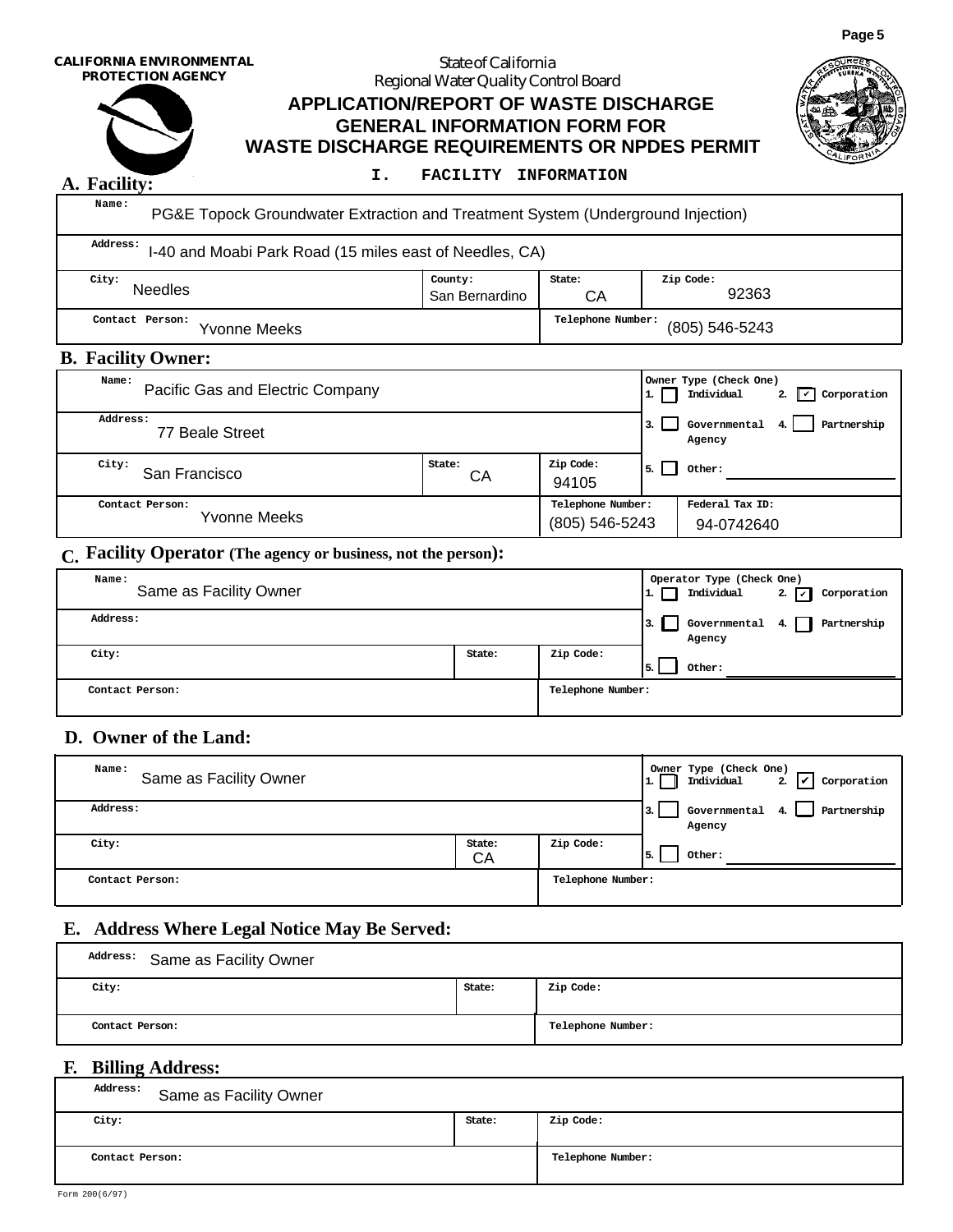| CALIFORNIA ENVIRONMENTAL<br><b>PROTECTION AGENCY</b>                                                                                                                                          | Regional Water Quality Control Board<br><b>APPLICATION/REPORT OF WASTE DISCHARGE</b><br><b>GENERAL INFORMATION FORM FOR</b><br><b>WASTE DISCHARGE REQUIREMENTS OR NPDES PERMIT</b> |                                                                                                                                             |  |
|-----------------------------------------------------------------------------------------------------------------------------------------------------------------------------------------------|------------------------------------------------------------------------------------------------------------------------------------------------------------------------------------|---------------------------------------------------------------------------------------------------------------------------------------------|--|
| Check Type of Discharge(s) Described in this Application $(A \nvert pB)$ :<br>A. WASTE DISCHARGE TO LAND                                                                                      | <b>II. TYPE OF DISCHARGE</b>                                                                                                                                                       | <b>B. WASTE DISCHARGE TO SURFACE WATER</b>                                                                                                  |  |
| Check all that apply:<br>Domestic/Municipal Wastewater<br>Treatment and Disposal<br>Cooling Water<br>Mining<br>Waste Pile<br>Wastewater Reclamation<br>Other, please describe:<br>$\mathbf v$ | Animal Waste Solids<br>Land Treatment Unit<br>Dredge Material Disposal<br>Surface Impoundment<br><b>Industrial Process Wastewater</b><br>Injection of treated groundwater.         | Animal or Aquacultural Wastewater<br>Biosolids/Residual<br>Hazardous Waste (see instructions)<br>Landfill (see instructions)<br>Storm Water |  |

#### **III. LOCATION OF THE FACILITY**

 **Describe the physical location of the facility.**

**1. Assessor's Parcel Number(s) 2. Latitude 3. Longitude Facility: Facility: Facility: Discharge Point: Discharge Point: Discharge Point:**

Facility: 114 deg. 24' 45"

**Page 6**

#### **IV. REASON FOR FILING**

New Discharge or Facility Changes in Ownership/Operator (see instructions)

Change in Quantity/Type of Discharge  $\Box$  Other:

Change in Design or Operation V Waste Discharge Requirements Update or NPDES Permit Reissuance

### **V. CALIFORNIA ENVIRONMENTAL QUALITY ACT (CEQA)**

| Name of Lead Agency: California Regional Water Quality Control Board, Colorado River Basin Region                                                                                                                                                                                    |  |  |  |  |  |  |  |  |  |
|--------------------------------------------------------------------------------------------------------------------------------------------------------------------------------------------------------------------------------------------------------------------------------------|--|--|--|--|--|--|--|--|--|
| $\triangledown$ No<br>Has a public agency determined that the proposed project is exempt from CEQA?<br>Yes                                                                                                                                                                           |  |  |  |  |  |  |  |  |  |
| If Yes, state the basis for the exemption and the name of the agency supplying the exemption on the line below.                                                                                                                                                                      |  |  |  |  |  |  |  |  |  |
| <b>Basis for Exemption/Agency:</b>                                                                                                                                                                                                                                                   |  |  |  |  |  |  |  |  |  |
| $\mathbf{V}$ No<br><b>Yes</b><br>Has a "Notice of Determination" been filed under CEOA?<br>If Yes, enclose a copy of the CEQA document, Environmental Impact Report, or Negative Declaration. If no, identify the<br>expected type of CEQA document and expected date of completion. |  |  |  |  |  |  |  |  |  |
| <b>Expected CEQA Documents:</b>                                                                                                                                                                                                                                                      |  |  |  |  |  |  |  |  |  |
| September 2007<br>EIR<br><b>Negative Declaration</b><br><b>Expected CEOA Completion Date:</b>                                                                                                                                                                                        |  |  |  |  |  |  |  |  |  |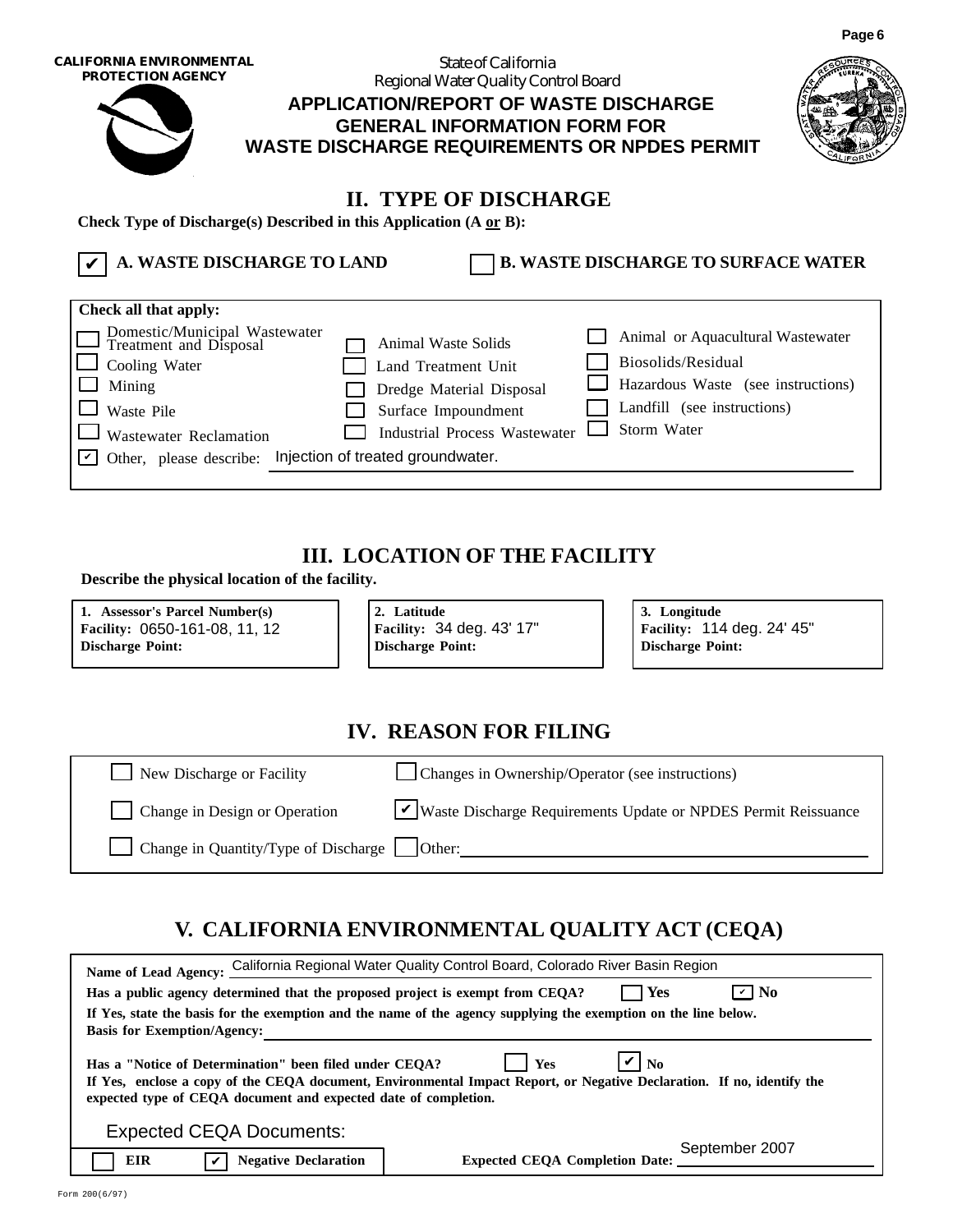**CALIFORNIA ENVIRONMENTAL PROTECTION AGENCY**



#### **WASTE DISCHARGE REQUIREMENTS OR NPDES PERMIT APPLICATION/REPORT OF WASTE DISCHARGE GENERAL INFORMATION FORM FOR** State of California Regional Water Quality Control Board



**Page 7**

#### **VI. OTHER REQUIRED INFORMATION**

Please provide a COMPLETE characterization of your discharge. A complete characterization includes, but is not limited to, design and actual flows, a list of constituents and the discharge concentration of each constituent, a list of other appropriate waste discharge characteristics, a description and schematic drawing of all treatment processes, a description of any Best Management Practices (BMPs) used, and a description of disposal methods.

Also include a site map showing the location of the facility and, if you are submitting this application for an NPDES permit, identify the surface water to which you propose to discharge. Please try to limit your maps to a scale of 1:24,000 (7.5' USGS Quadrangle) or a street map, if more appropriate.

#### **VII. OTHER**

**Attach additional sheets to explain any responses which need clarification. List attachments with titles and dates below:** Attachment 1 - Updated Narrative Project Description.

Attachment 2 - Updated Site Layout Drawing. Attachment 3 - Updated Influent and Effluent Characteristics.

**You will be notified by a representative of the RWQCB within 30 days of receipt of your application. The notice will state if your application is complete or if there is additional information you must submit to complete your Application/Report of Waste Discharge, pursuant to Division 7, Section 13260 of the California Water Code.**

#### **VIII. CERTIFICATION**

**"I certify under penalty of law that this document, including all attachments and supplemental information, were prepared under my direction and supervision in accordance with a system designed to assure that qualified personnel properly gathered and evaluated the information submitted. Based on my inquiry of the person or persons who manage the system, or those persons directly responsible for gathering the information, the information submitted is, to the best of my knowledge and belief, true, accurate, and complete. I am aware that there are significant penalties for submitting false information, including the possibility of fine and imprisonment."**

**Print Name: Title:**

**Signature:** Date: **Date: Date: Date: Date: Date: Date: Date: Date: Date: Date: Date: Date: Date: Date: Date: Date: Date: Date: Date: Date: Date: Date: Date: Date: Date: Da** 

#### **FOR OFFICE USE ONLY**

| Date                      | --                    | <b>Amount Received:</b> | Check $#$ . |
|---------------------------|-----------------------|-------------------------|-------------|
| <b>Form 200 Received:</b> | Letter to Discharger: | -Fee                    |             |
|                           |                       |                         |             |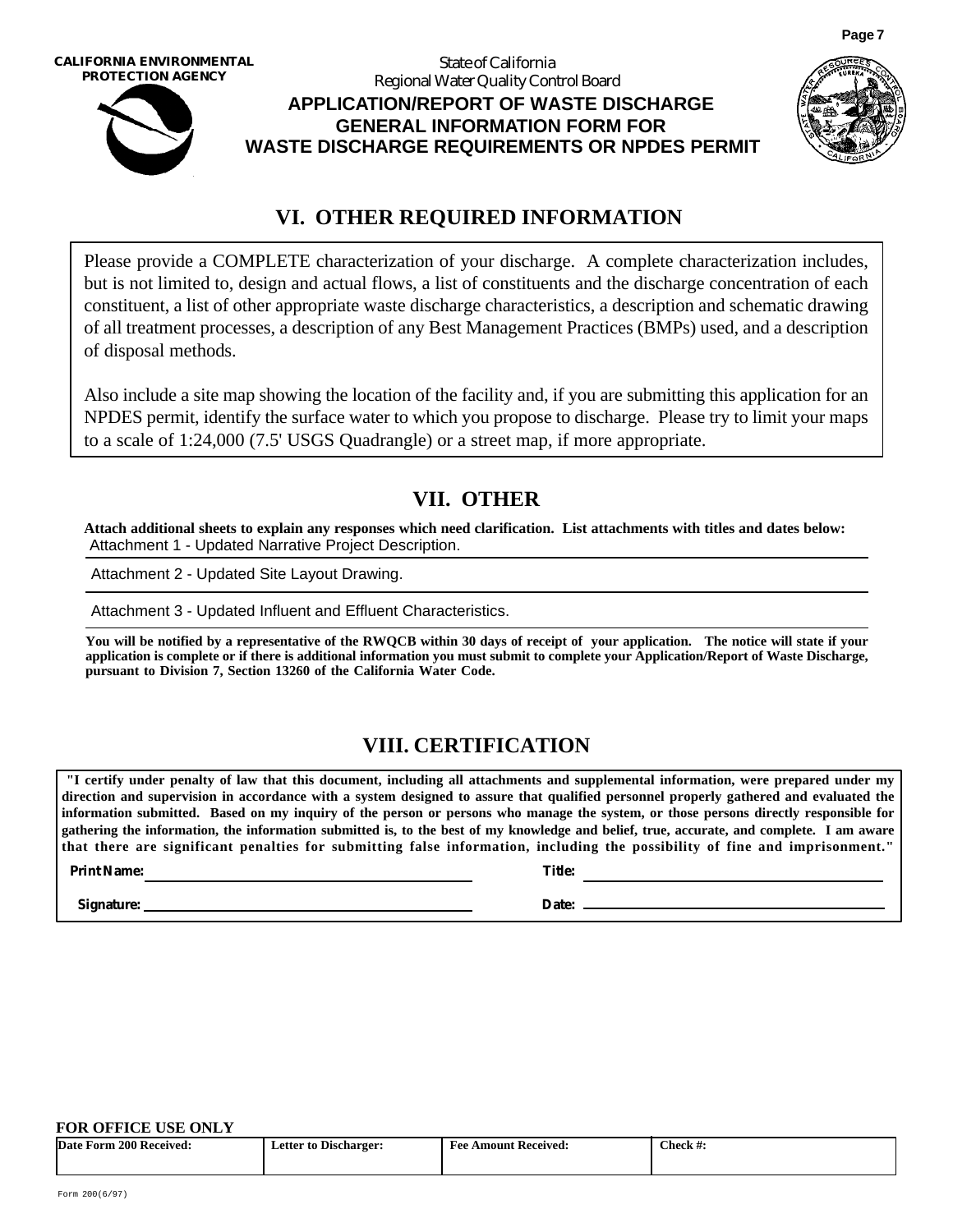# **Attachment 1 Narrative Project Description**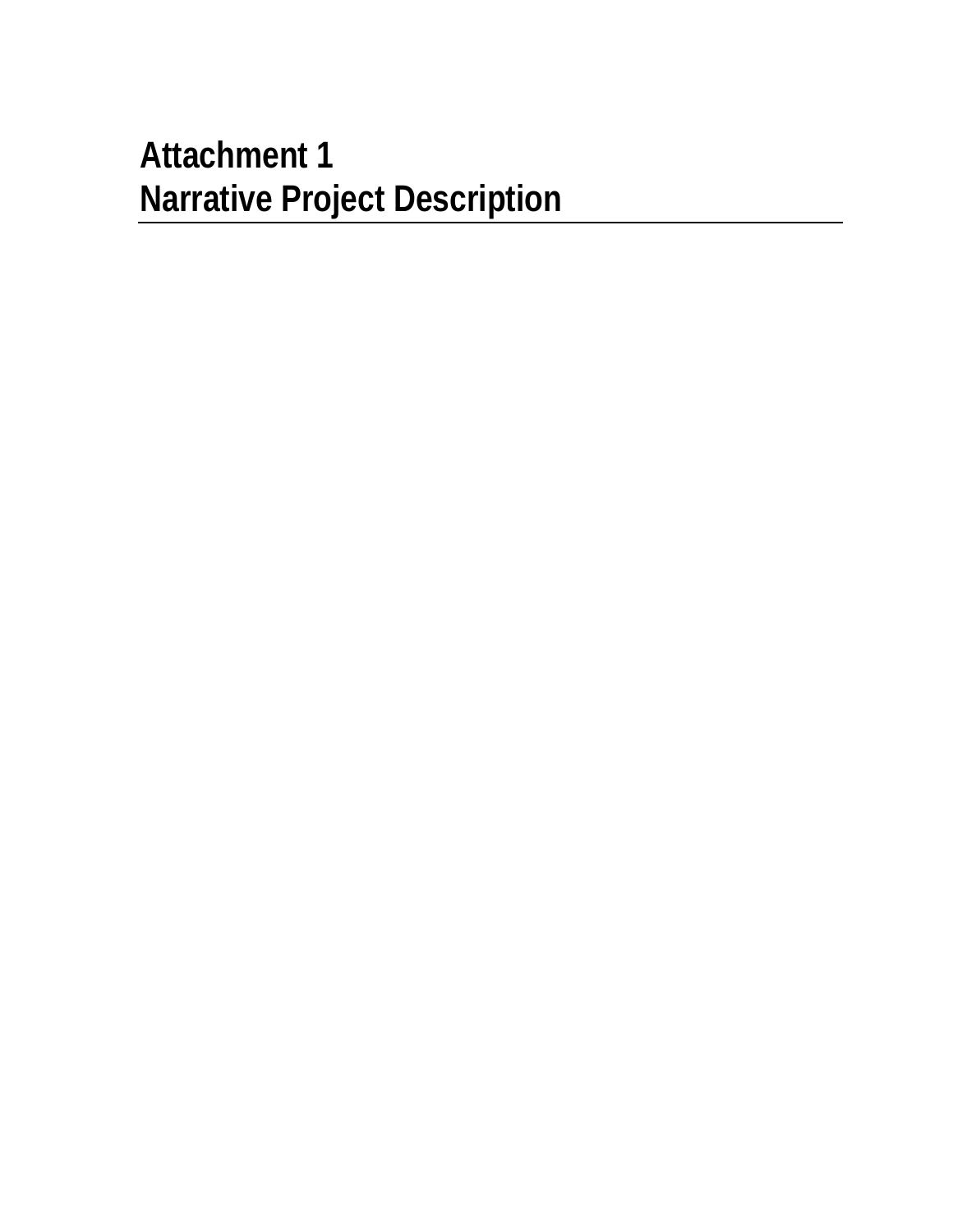# **Attachment 1 – Narrative Project Description**

Pacific Gas and Electric Company (PG&E) is implementing an Interim Measure (IM) to address chromium in groundwater at the Topock Compressor Station under the oversight of the California Environmental Protection Agency, Department of Toxic Substances Control (DTSC). The IM consists of groundwater extraction in the Colorado River floodplain and management of extracted groundwater. The groundwater extraction, treatment, and injection systems are collectively referred to as Interim Measure No. 3 (IM No. 3). Currently, the IM No. 3 facilities include an existing groundwater extraction system, conveyance piping, a groundwater treatment plant, and an injection well field for the discharge of the treated groundwater.

On October 13, 2004, the California Regional Water Quality Control Board, Colorado River Basin Region (Water Board) adopted Waste Discharge Requirements (WDR) Order No. R7-2004-0103, which authorized PG&E to inject treated groundwater into an injection well field at the Topock site. The WDRs specify effluent limitations, prohibitions, specifications, and provisions for subsurface injection. Startup of the IM No. 3 treatment system occurred over a 3-day period from July 25 to July 27, 2005, in accordance with Order R7-2004-0103, and injection has been occurring in compliance with the Order requirements since that time.

Order R7-2004-0103 expires on January 31, 2007 (Provision D.23). To support PG&E's Report of Waste Discharge renewal application, this narrative project description provides supplemental information on the subsurface injection of treated water.

The information contained in this narrative project description is very similar to that which was contained in the original Report of Waste Discharge for subsurface injection of treated water submitted to the Water Board on August 13, 2004. Information from the original application has been updated following the construction, start-up, and operation of the treatment and injection system to reflect current operating conditions. Subsequent to filing the original Report of Waste Discharge, and as required by Order R7-2004-0103, PG&E submitted additional information on the subsurface injection of treated water, as outlined in the documents in Table 1.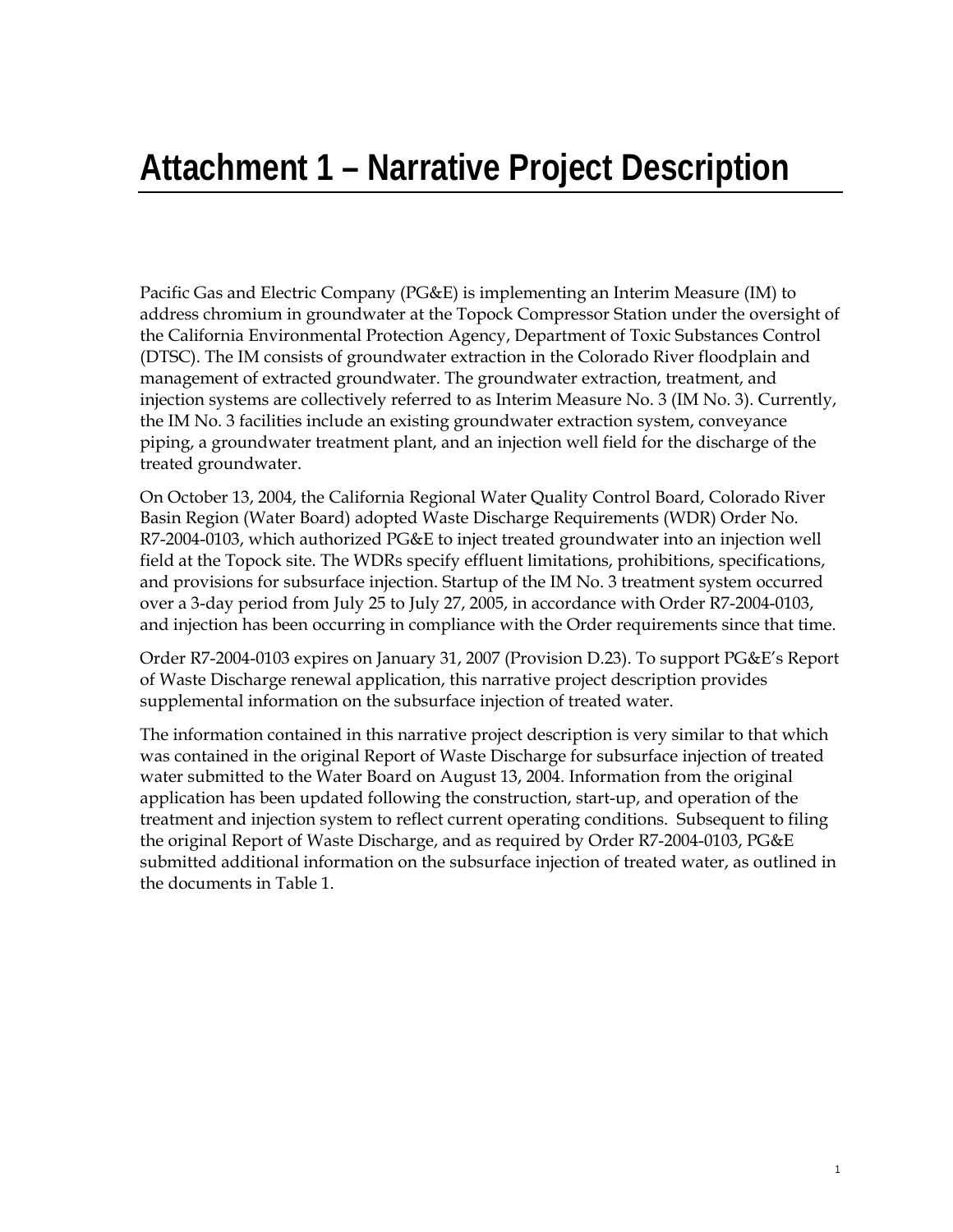**TABLE 1** 

Documents Required by Order R7-2004-0103 and Associated Monitoring and Reporting Program (MRP)a

| Document and Requirement of<br>Order R7-2004-0103                                   | Date Document Submitted to the Water Board                                                                                                                                                         |
|-------------------------------------------------------------------------------------|----------------------------------------------------------------------------------------------------------------------------------------------------------------------------------------------------|
| Injection System O&M Plan -<br>Provision D.4                                        | Submitted to Water Board and DTSC on April 7, 2005.<br>Addendum 1 and Addendum 2 submitted June 3, 2005<br>and June 30, 2005, respectively.                                                        |
| Design Plan for Groundwater<br>Compliance Monitoring - Provision<br>D.6             | Submitted to Water Board and DTSC on November 23,<br>2004. Incorporated agency comments and re-submitted<br>to Water Board and DTSC on January 5, 2005.                                            |
| Contingency Plan for any plant<br>upset - Provision D.8                             | Submitted to Water Board on April 15, 2005 as part of<br>Treatment System O&M Plan. Updated and re-submitted<br>to Water Board on April 24, 2006.                                                  |
| Solid Waste Management Plan -<br>Provision D.19                                     | Submitted to Water Board on March 24, 2004.<br>Clarification letter submitted on July 1, 2005.                                                                                                     |
| Groundwater Compliance<br>Monitoring Plan - MRP,<br><b>Groundwater Monitoring 1</b> | Submitted to Water Board and DTSC on April 11, 2005.<br>Incorporated agency comments and re-submitted to<br>Water Board and DTSC on June 17, 2005. Addendum to<br>CMP submitted December 13, 2005. |
| Sampling Stations - MRP, Startup 2                                                  | Submitted to Water Board June 29, 2005                                                                                                                                                             |
| Startup Report – MRP, Startup 4                                                     | Submitted to Water Board August 12, 2005                                                                                                                                                           |

a In addition to the documents listed in the table, PG&E has submitted the monitoring reports required by the MRP, in accordance with the required reporting frequency.

### **Facility Location**

As discussed above, the IM No. 3 system extracts groundwater, treats the groundwater, and discharges the treated water using subsurface injection wells. Extracted groundwater is conveyed by piping (influent) to the treatment system located on San Bernardino County Assessor's Parcel No. 650-151-06. The treated water is conveyed by piping (effluent) to the injection wells, located at the west side of the Parcel 650-151-06. The site layout drawing showing the location of the IM No. 3 extraction, conveyance, treatment, and injection facilities is presented as Attachment 2.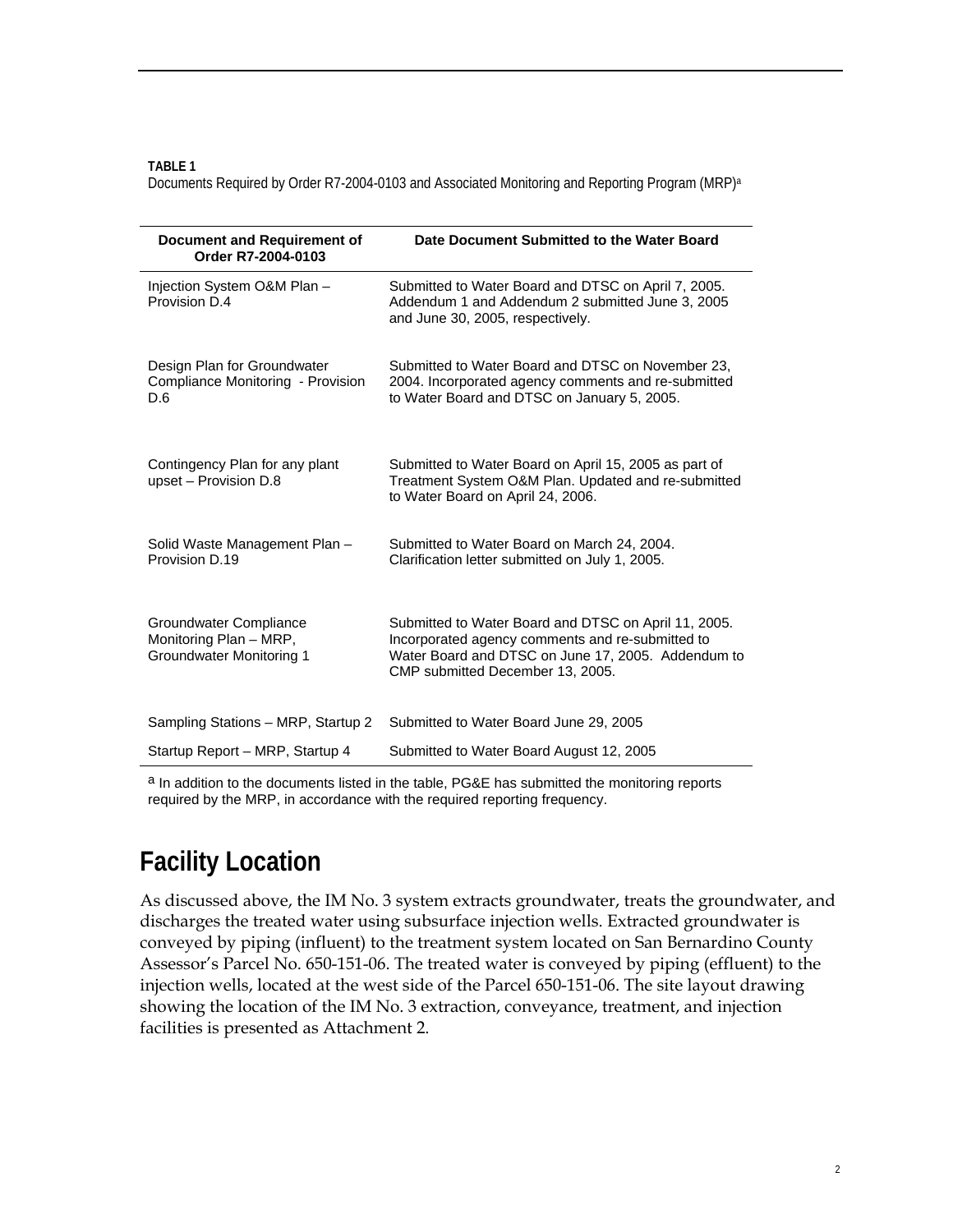### **Treatment System Flow Rates**

The groundwater extraction and treatment system is designed to handle influent groundwater flows up to 135 gallons per minute. The treated effluent flow rate will be in the range of 80 to 95 percent of the influent flow. In addition, treatment residuals include:

- Reverse osmosis concentrate stream containing 18,000 to 24,000 milligrams per liter (mg/L) of total dissolved solids at a flow rate of 5 to 20 percent of influent flow.
- Precipitated solids at a concentration of up to 30 percent solids. The volume of solids varies with treatment conditions, but it is on the order of 100 pounds (dry weight) per day.

# **Influent and Treated Discharge Characteristics**

Influent groundwater and treated effluent characteristics are presented in Attachment 3. The treatment system removes chemically-reduced and precipitated chromium as well as total dissolved solids. Current effluent limitations as stated in the WDR Order No. R7-2004-0103 are shown in Table 2 below

**TABLE 2** 

Effluent Limitations for Chromium (VI) and Chromium (Total) in Order R7-2004-0103

| <b>Constituent</b> | Unit      | <b>Average Monthly</b><br><b>Effluent Limit</b> | <b>Maximum Daily Effluent</b><br>Limit |
|--------------------|-----------|-------------------------------------------------|----------------------------------------|
| Chromium (VI)      | $\mu$ g/L |                                                 | 16                                     |
| Chromium (Total)   | $\mu$ g/L | 25                                              | 50                                     |

In addition, the pH of the effluent is to be maintained within the limits of 6.5 to 8.4, and the effluent is not to contain heavy metals, chemicals, pesticides or other constituents in concentrations toxic to a human health.

The average total dissolved solids concentration in the treated effluent is currently controlled to target 4,200 mg/L, based on the representative total dissolved solids value for the injection area groundwater (*Groundwater and Hydrogeologic Investigation Report for Interim Measures No. 3 Injection Area,* CH2M HILL, June 2005*)*.

### **Treatment System Description**

The treatment system includes chemical reduction of hexavalent chromium to trivalent chromium, precipitation and settling of the resulting insoluble chromium hydroxide, microfiltration to remove remaining suspended particulate matter, and reverse osmosis to remove dissolved salts. The groundwater entering the treatment system may be classified as a hazardous waste (chromium concentrations equal to or greater than 5 mg/L) under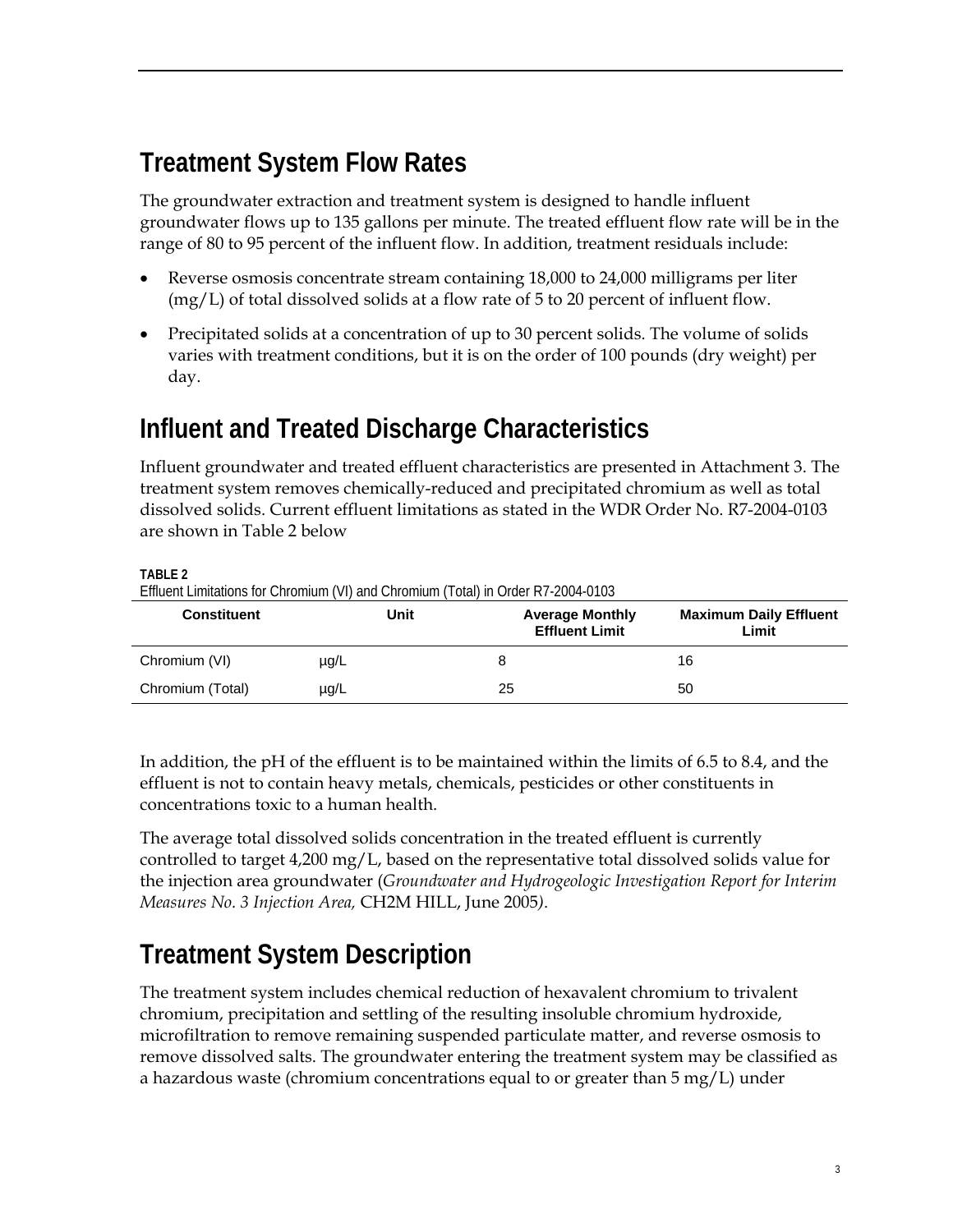California hazardous waste regulations. Consequently, the treatment system was permitted through the California Tiered Permitting Program under the jurisdiction of the San Bernardino Fire Department, Hazmat Division, which is the Certified Unified Program Agency for San Bernardino County.

The reagents used for treatment of the groundwater include ferrous chloride (for chromium removal), sulfuric acid (for pH control), sodium hydroxide (for pH control to improve precipitation), an anionic polymer to facilitate particle settling, and an anti-scalant to reduce mineral buildup on reverse osmosis membrane surfaces. Reagents are stored and handled in compliance with applicable federal, state, and local requirements.

Ferrous chloride is injected into influent groundwater within a recycle loop pipe reactor, along with sulfuric acid, if required for pH control. The pH setpoint range is from 4.5 to 6.8 and the ferrous chloride dose range is from 45 to 200 mg/L depending on the influent hexavalent chromium concentration. The pipe reactor converts hexavalent chromium to trivalent chromium. Next, the water flows through a chromium reduction tank reactor to ensure complete conversion of remaining hexavalent chromium to trivalent chromium.

The treated groundwater then flows through three oxidation tanks in series. Air is bubbled through these tanks to oxidize soluble ferrous iron to the very insoluble ferric form. The resulting ferric hydroxide precipitate co-precipitates trivalent chromium hydroxide to remove it from the groundwater. Sodium hydroxide is added to one or more of the three tanks to raise the pH of the groundwater to the range 7.5 to 8.2 to further promote precipitation of iron and trivalent chromium.

Treated groundwater from the three tanks flows into an inclined plate clarifier. Sludge drops to the bottom, thickening section of the clarifier, where it is transferred into a container for temporary storage prior to discharge to a container for offsite disposal. Treated wastewater exiting the clarifier is further treated in a microfilter. Solids rejected by the microfilter are returned to the raw water tank. A portion of the microfilter-treated effluent is treated in a reverse osmosis system.

The reverse osmosis system removes and concentrates soluble salts. Total dissolved solids concentrations of water entering the reverse osmosis system are reduced from a range of 5,000 to 8,000 mg/L (based on the blend of Extraction Wells TW-2D, TW-3D, and PE-1), which is lowered to 500 to 1,000 mg/L by the reverse osmosis system. The reverse osmosis permeate is blended with that portion of the microfiltered water that has bypassed the reverse osmosis system to achieve the target effluent total dissolved solids concentration specified in Order R7-2004-0103. Treated water is piped to one or both of the two injection well sites in single-contained piping following the piping alignment shown in Attachment 2.

The reverse osmosis concentrate has an estimated total dissolved solids concentration of 18,000 to 32,000 mg/L. It is conveyed from the treatment system to the MW-20 bench using the same trench as for the influent piping. Storage facilities are located at the MW-20 bench to accommodate the reverse osmosis concentrate stream. The reverse osmosis concentrate is trucked to an offsite permitted disposal facility.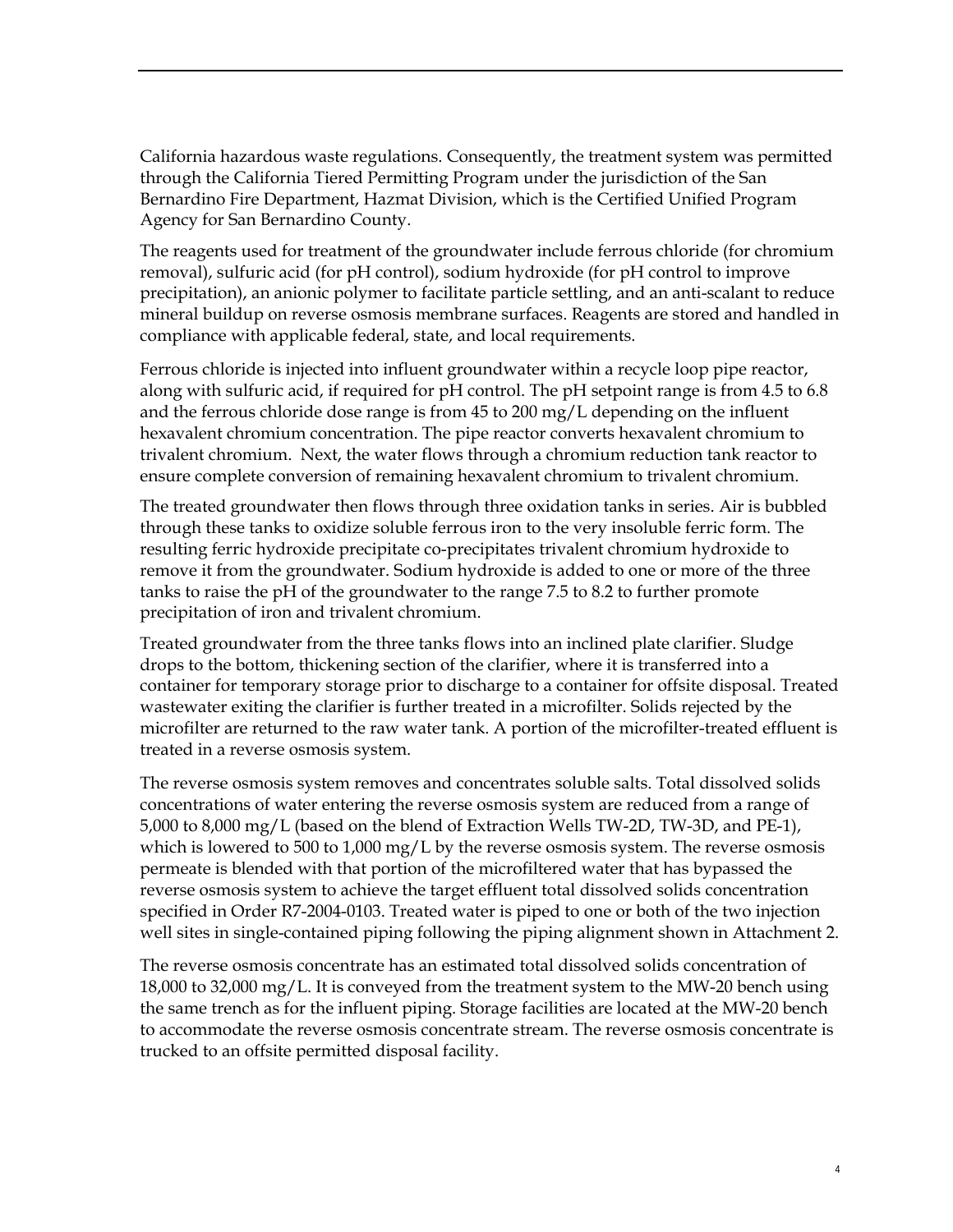# **Treatment Chemical Usage**

Treatment chemicals and estimated usage rates are:

- Thirty-five percent solution of ferrous chloride: 80 to 140 gallons per day.
- Thirty-five percent solution of sulfuric acid: not required by current groundwater chemistry.
- Twenty-five percent solution of sodium hydroxide: 5 gallons per day.
- Anti-scalant: 2.6 gallons per day.
- Anionic polymer to facilitate floc formation and solids removal in clarifier: approximately 1 pound per day.

# **Best Management Practices**

The following best management practices are in place to prevent releases of hazardous materials or untreated groundwater:

- Treatment chemicals are brought to the site in totes or smaller containers. They are stored and used in a secondarily-contained area.
- The influent groundwater tank and the treatment system are constructed on a coated concrete treatment pad with curbing to contain drips and spills. Groundwater influent to the treatment plant is conveyed in secondary containment piping with electronic leak detection.
- Hazardous materials usage is governed by a Hazardous Materials Business Plan that specifies the location of hazardous materials onsite and includes a spill contingency and emergency response plan.
- Hazardous wastes are managed in accordance with the requirements of Title 22, California Code of Regulations, Division 4.5.
- A treatment system operations manual is maintained at the site. System operators are trained regarding system operation, maintenance, and emergency procedures.
- Electronic control loops are included in the system design to link extraction well operations with treatment system operations; regulate process flow rates within the plant; discharge the treated water and wastes; flow-pace chemical feeds; and backwash filters.
- Level alarms/switches are provided in tanks to prevent overflows and damage to pumps.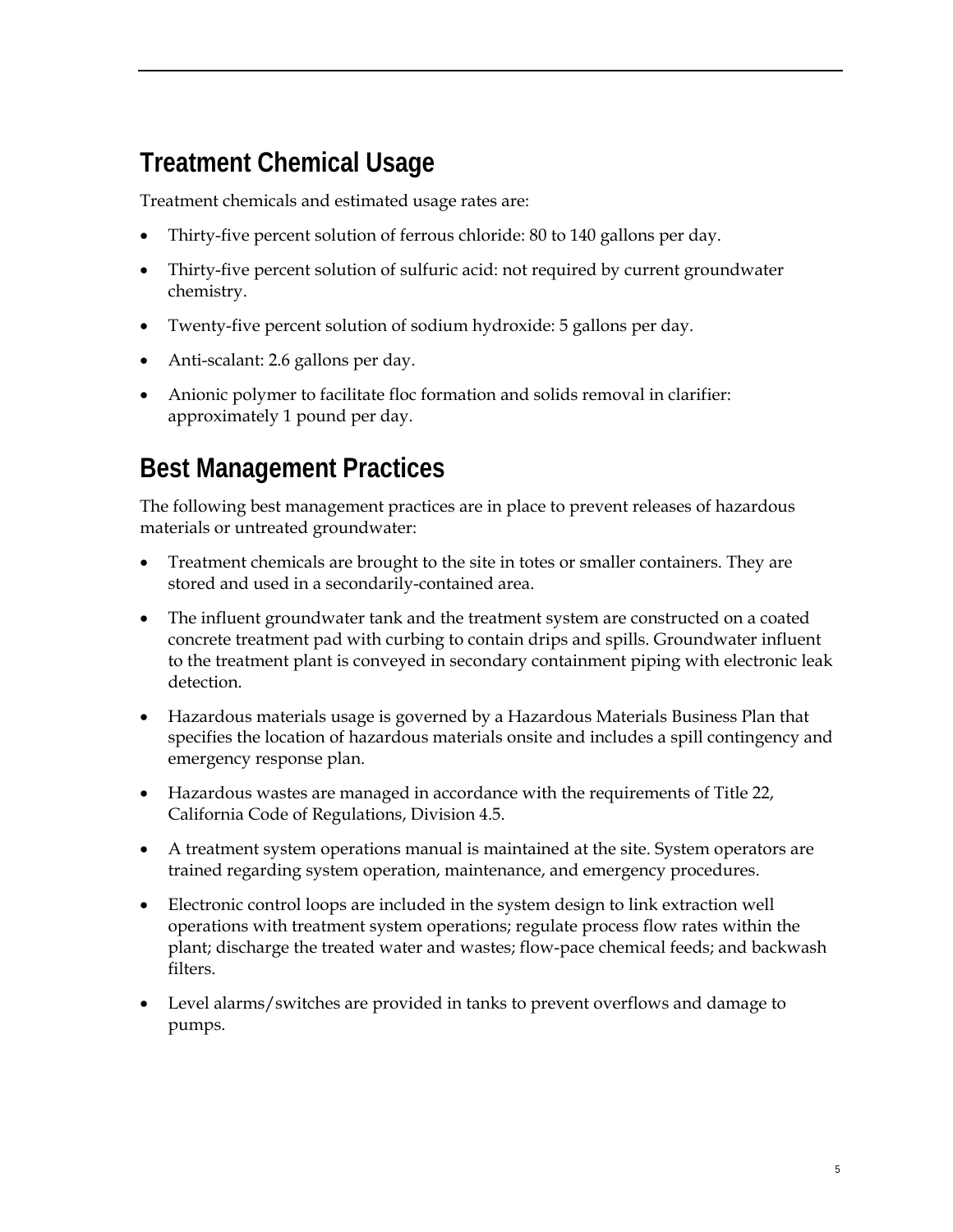- The pH and key flow rates are continuously monitored to assess plant performance. Filter effluent turbidity and periodic analytical tests are used to monitor treatment process performance.
- Extraction well pumps and plant operations are shut down in the event of a process failure and/or mechanical damage. Alarms are indicated on a local control panel at the treatment unit. A manual reset is required to restart the plant.
- Monitoring of treatment plant performance includes online monitoring of pH, key flow rates, and filter effluent turbidity, as well as periodic effluent sampling and analysis. Testing of effluent, influent, reverse osmosis concentrate, and sludge solids is done per the requirements of Order R7-2004-0103 and the associated Monitoring and Reporting Program.

### **Disposal of Treatment Residuals**

The precipitated solids removed in the clarifier and the reverse osmosis concentrate are trucked offsite to permitted disposal facilities in accordance with federal, state, and local regulations.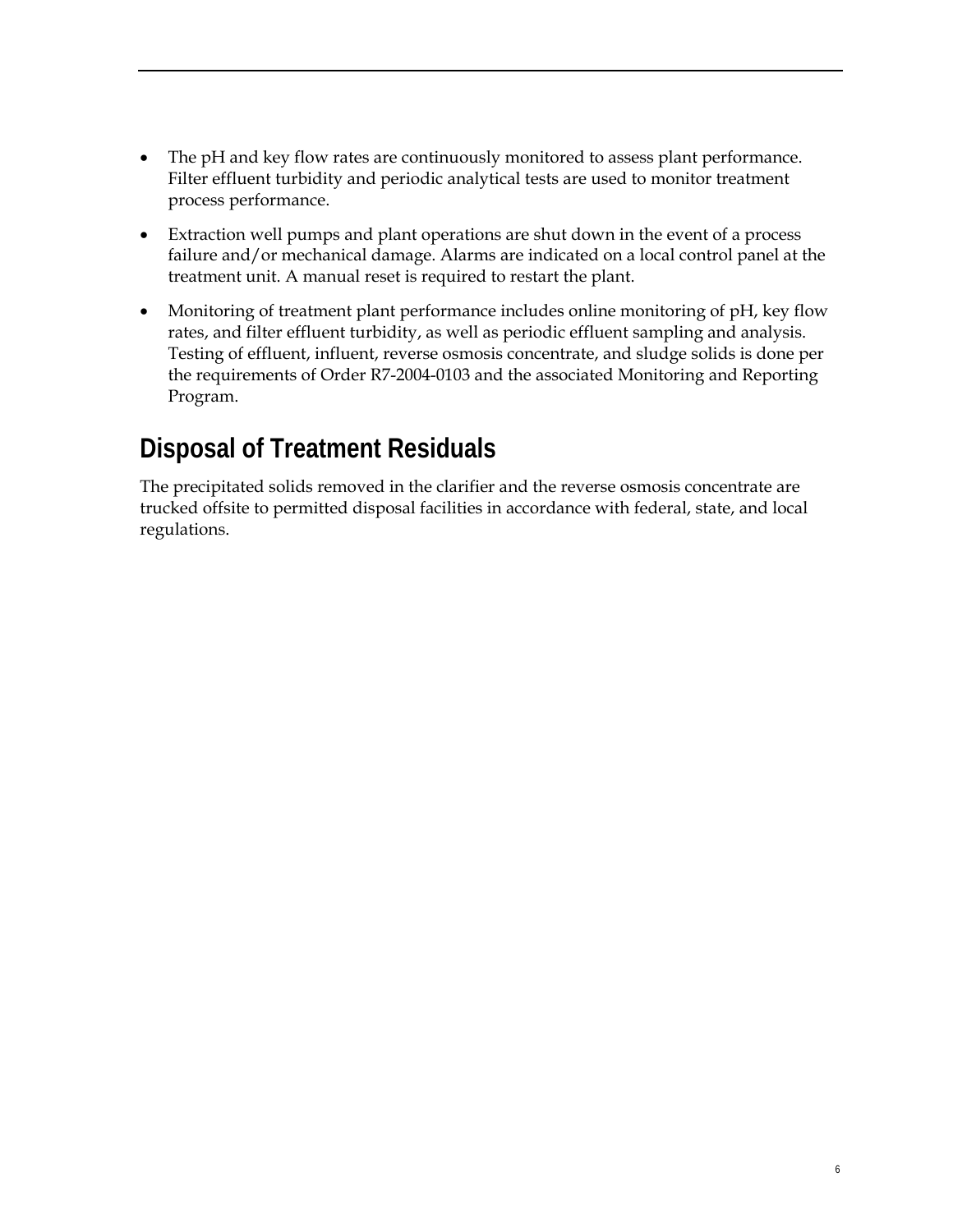# **Attachment 2 Site Layout Drawing**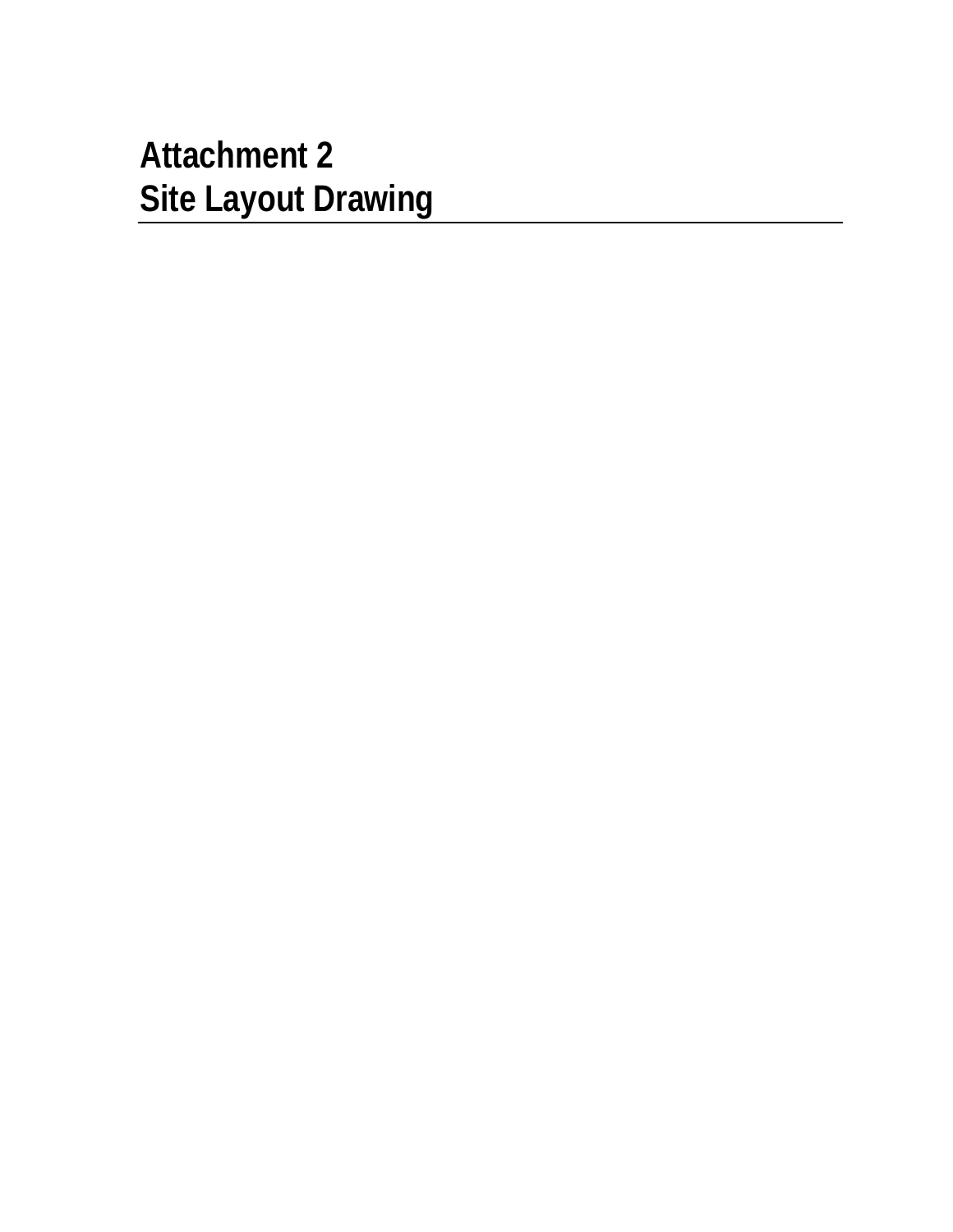

BAO \\ZINFANDEL\PROJ\PACIFICGASELECTRICCO\TOPOCKPROGRAM\GIS\MXD\2006\IM3\_PROJECT\_AREA\_MAY06.MXD IM3\_PROJECT\_AREA\_MAY06.PDF 5/8/2006 15:35:02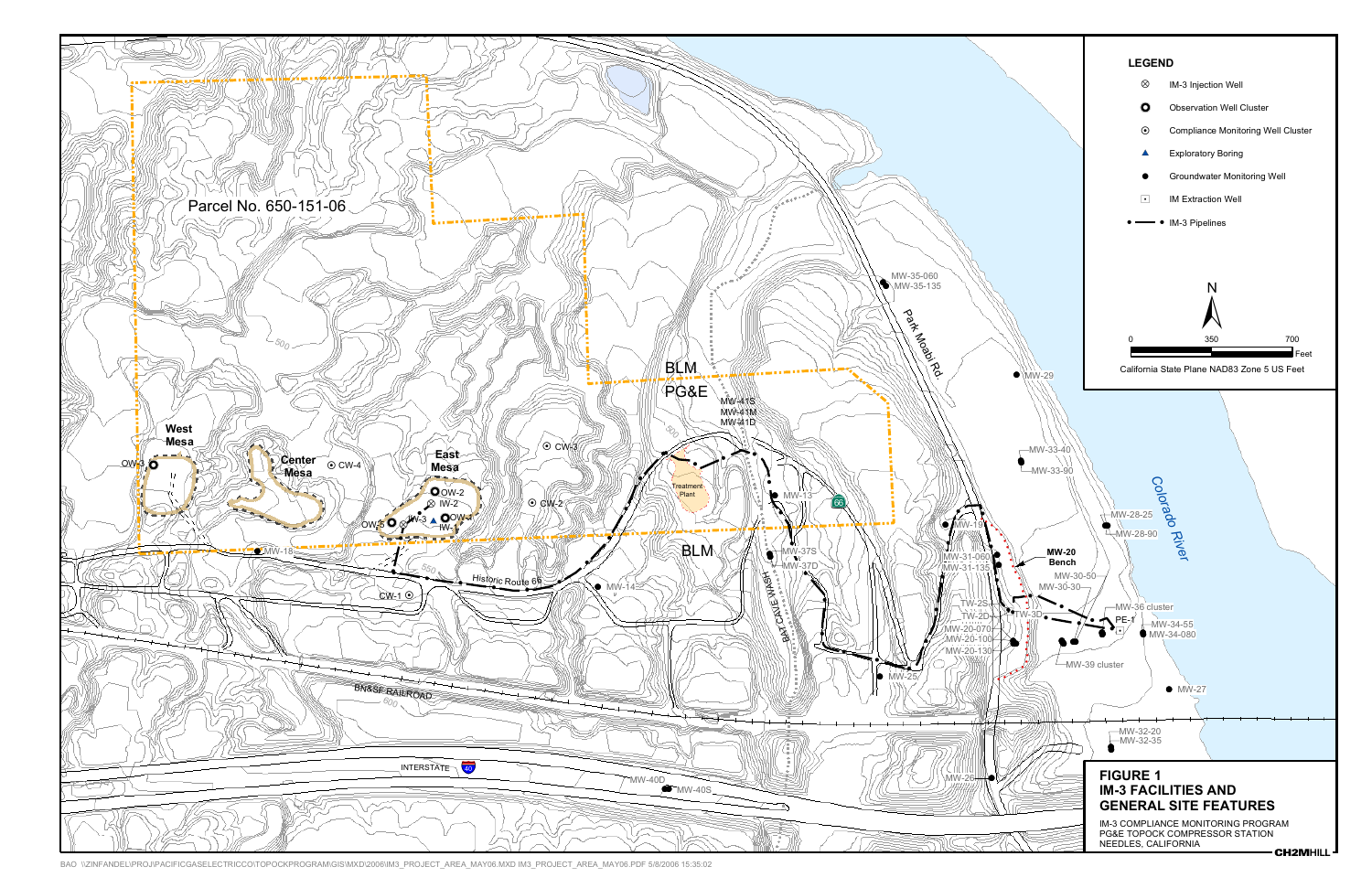# **Attachment 3 Updated Influent and Effluent Characteristics**